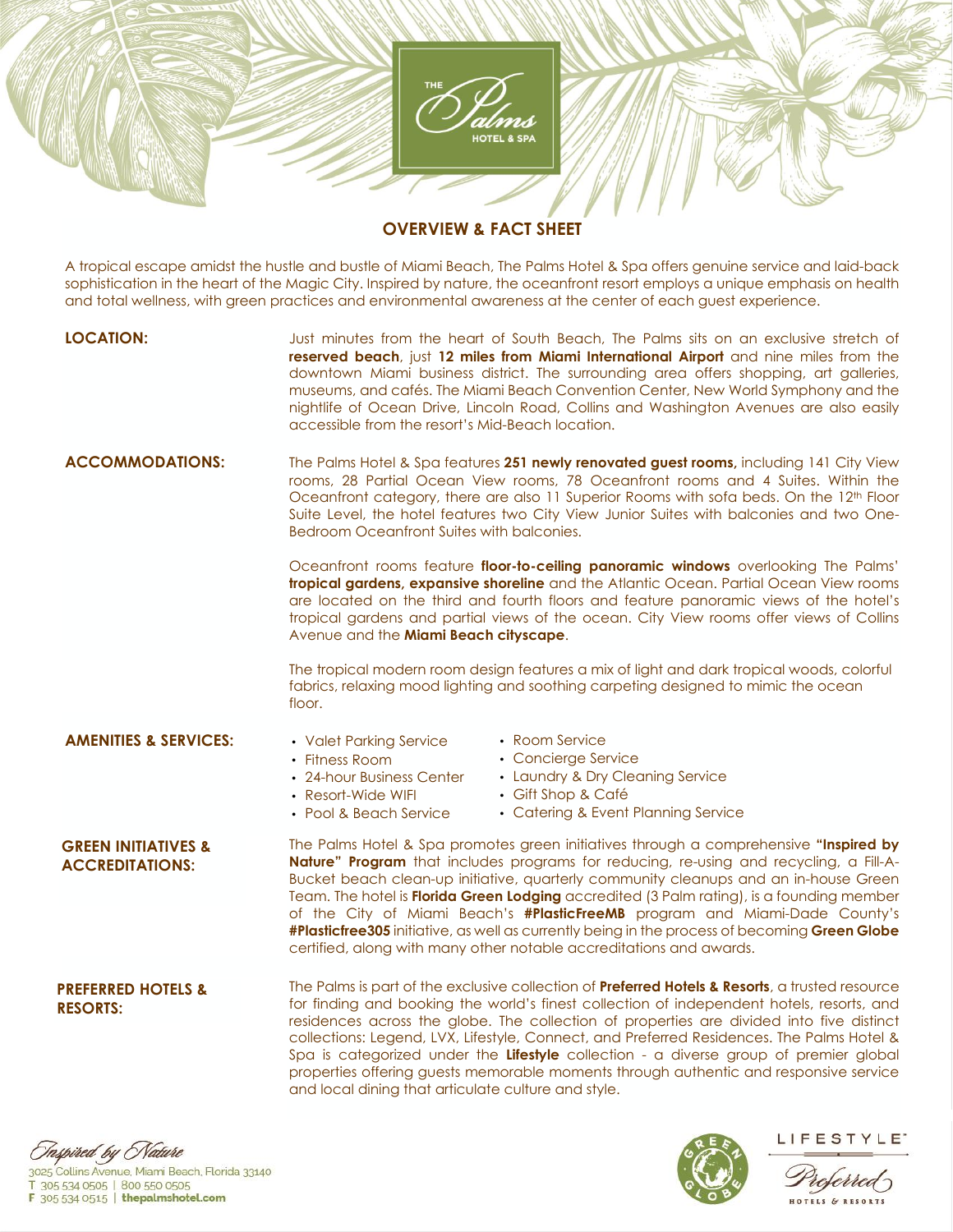

## **LEISURE FACILITIES & ACTIVITIES**

| <b>POOL &amp; GARDENS:</b>    | The Palms' <b>tropical gardens</b> provide 1.5 acres of lush, tropical foliage and peaceful<br>surroundings where guests can indulge in quiet rest and relaxation. Home to a variety<br>of palms, exotic orchids, tropical plants and two live parrots, Sunshine and Chance, the<br>Palms gardens feature a large heated outdoor swimming pool and expansive pool deck<br>with lounge chairs and sun umbrellas. The Northern corner features a <b>Zen Garden</b> area,<br>home to The Palms outdoor spa treatment cabana, a meditation circle and a trellis area<br>with rope swings and hammocks.                                                                          |
|-------------------------------|-----------------------------------------------------------------------------------------------------------------------------------------------------------------------------------------------------------------------------------------------------------------------------------------------------------------------------------------------------------------------------------------------------------------------------------------------------------------------------------------------------------------------------------------------------------------------------------------------------------------------------------------------------------------------------|
| <b>TIKI CABANAS:</b>          | Located in the resort's private beach area, just steps from the pool, private cabanas<br>are available for daily rental. Equipped with a double teak chaise lounge, 32 inch LED<br>TV, wireless audio system, privacy curtains, an icebox with bottled water, usage of an<br>additional two lounge chairs with towels in front of the cabana is included in the rental.                                                                                                                                                                                                                                                                                                     |
| <b>BEACH &amp; BEACHWALK:</b> | Accessible through The Palms private beach gate, hotel guests have direct access to<br>one of Miami Beach's widest stretches of <b>public beach</b> , and as well as the City's newly<br>paved beachwalk. Hotel guests enjoy exclusive access to proprietary sun lounges,<br>umbrellas, and <b>beach cabanitas</b> , as well as <b>food/beverage service</b> from the property's<br>Tiki Bar. Use of the facilities as well as beach towels is included in the daily hotel fee. The<br>beachwalk connects the hotel to South Pointe Park at the southern end of the city, to<br>79th Street at the northern end, and is open to the public for walking, running and biking. |
| <b>BEACH CABANITAS:</b>       | Beach cabanitas in <b>prime oceanfront setting</b> , with personalized service are available for<br>daily rental.                                                                                                                                                                                                                                                                                                                                                                                                                                                                                                                                                           |
| <b>FITNESS ROOM:</b>          | Available exclusively to hotel and spa guests, the 24-hour fitness room features strength-<br>training equipment, treadmills and stationary bike, and elliptical cross trainers along with<br>free weights.                                                                                                                                                                                                                                                                                                                                                                                                                                                                 |
| YOGA:                         | Beachfront or garden group Yoga sessions are available on a complimentary basis for<br>guests several times per week. Please contact the concierge for times and locations.                                                                                                                                                                                                                                                                                                                                                                                                                                                                                                 |





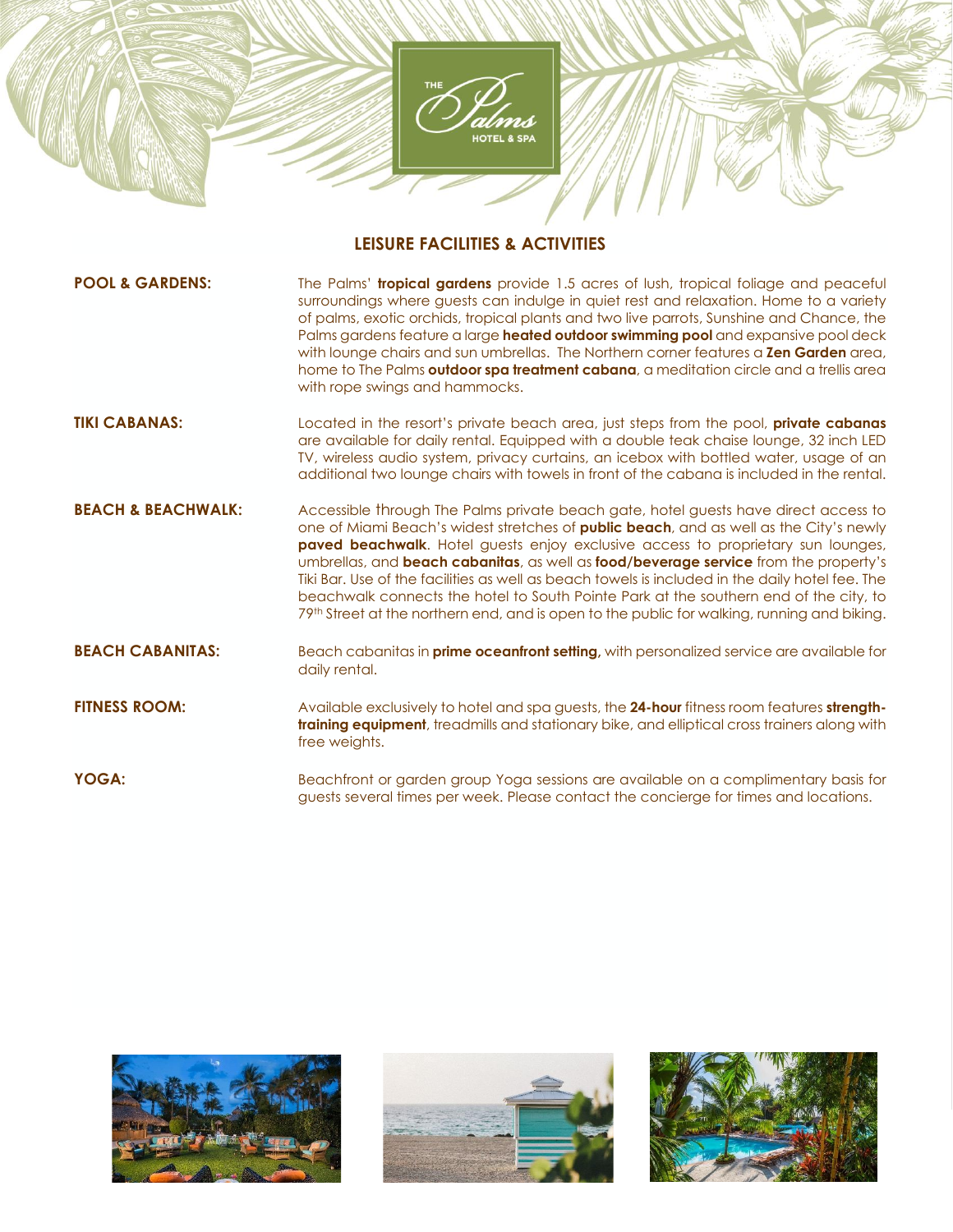

# **FOOD & BEVERAGE**

| <b>THE RESTAURANT:</b> | The Restaurant at The Palms offers naturally grounded cuisine for breakfast, lunch and<br>dinner daily.                                                                                                                                                                           |
|------------------------|-----------------------------------------------------------------------------------------------------------------------------------------------------------------------------------------------------------------------------------------------------------------------------------|
|                        | Featuring Caribbean-style covered terraces, a breezy poolside terrace, and an intimate<br>dining room, The Restaurant delivers down-to-earth dining at its finest, with natural<br>inspiration, sustainable sourcing and tropical ambiance.                                       |
|                        | The restaurant features an elegant 54-seat indoor dining room, as well as a covered terrace<br>and an open air poolside terrace with capacity for another 70 diners. The terraces are also<br>available for small groups.                                                         |
|                        | NOTE: The Hotel's Essensia restaurant's farm-to-table concept will be on-hold until Fall 2022 and<br>thus The Restaurant is operating in its place.                                                                                                                               |
| THE BAR:               | The Bar is located adjacent to The Restaurant and features an indoor bar and an al fresco<br>lounge area. The Lounge offers an artisanal menu of Signature Cocktails hand crafted<br>with organic and premium spirits, and fresh fruits as well as craft beers and natural wines. |
|                        | To start or complete your balmy tropical nights The Bar offers a Happy Hour from Sunday to<br>Thursday 4pm – 6pm featuring house cocktails for \$10, select wines for \$7, select beers for<br>\$5 and bites for \$8.                                                             |
| THE TIKI BAR:          | The Tiki Bar provides service to both the pool area and the beach, offering classic resort<br>fare, as well as beer, wine and custom created <i>island-inspired cocktails</i> and frozen drinks.                                                                                  |
|                        | The Tiki Bar is open daily from 11:00 am to 7:00 pm.                                                                                                                                                                                                                              |





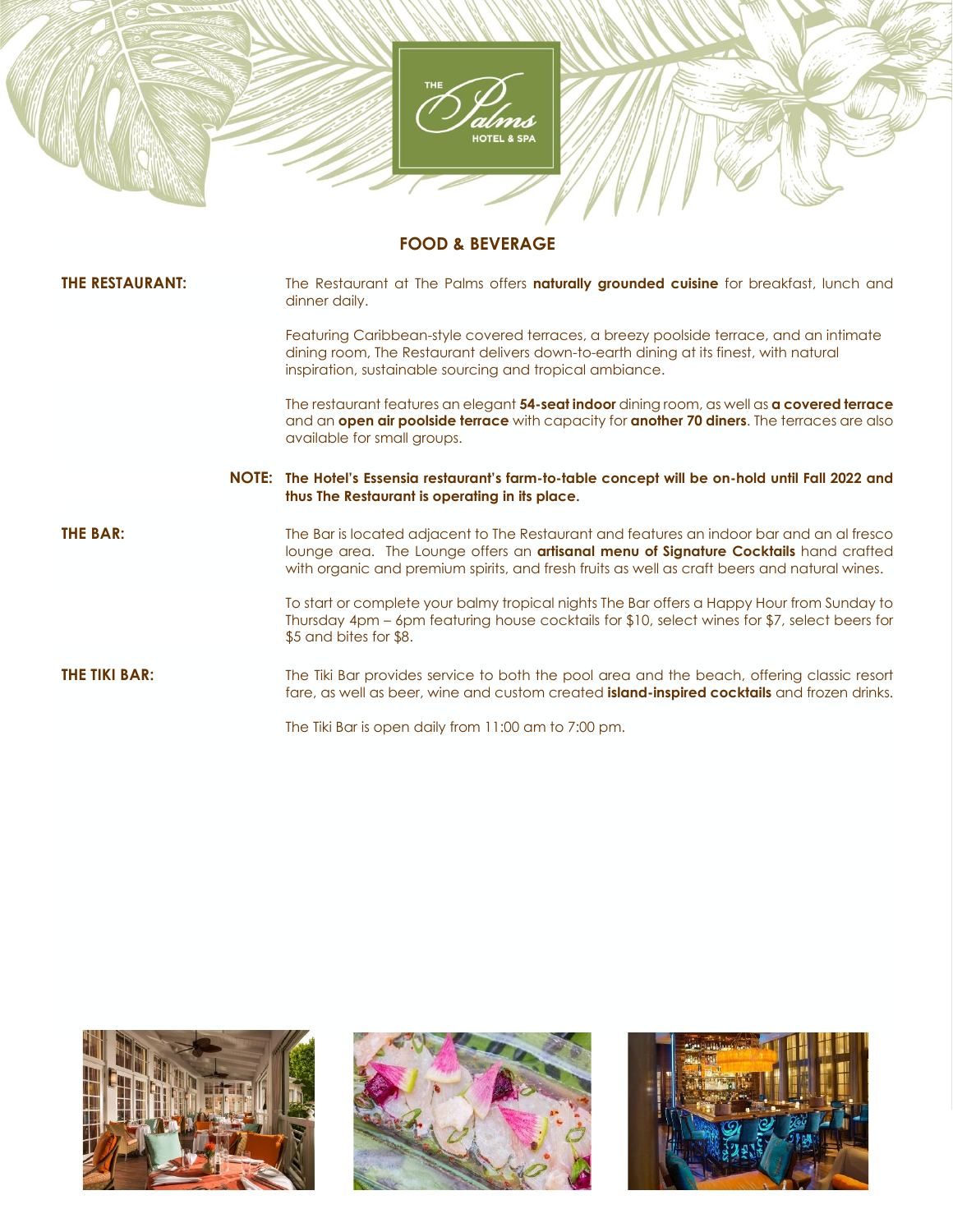

### **THE PALMS AVEDA SPA**

Inspired by the nature surrounding the resort, the AVEDA lifestyle spa features **holistic treatments** and rituals influenced by **ancient Ayurvedic philosophy** designed to deliver a highly personalized experience.

As the **only AVEDA destination spa in Miami Beach**, The Palms Spa subscribes to the brand's mission "to care for the world we live in" by offering treatments in an environment where beauty works in harmony with "the greater web of life and with nature." AVEDA's philosophy is to nurture the guest's body and soul by pairing high performance, natural and **botanically derived products** with the **ancient science of AVEDA** and the **latest in spa technology**.

| <b>FACILITIES</b>            | Situated in the resort's Lower Lobby, The 5,000-square foot facility includes a series of<br>multi-purpose rooms including a duet suite, indoor/outdoor relaxation area with<br>steam room (not currently available), poolside treatment cabanas, a full service<br>beauty salon, a fitness room and an AVEDA retail area. Spa guests have direct access<br>to the hotel's tropical gardens, pool and beach area. Hours of operation are<br>weekdays 11:00 a.m. to 6:00 p.m., and weekends 10:00 a.m. to 7:00 p.m. |
|------------------------------|--------------------------------------------------------------------------------------------------------------------------------------------------------------------------------------------------------------------------------------------------------------------------------------------------------------------------------------------------------------------------------------------------------------------------------------------------------------------------------------------------------------------|
| <b>SPA SERVICES:</b>         | The Palms Spa offers a wide range of massage, skin care and body treatments. While<br>most treatments are unisex, the spa also offers a special "Just for Him" menu of<br>services.                                                                                                                                                                                                                                                                                                                                |
|                              | Treatments can be customized based on time and desired effect, with options<br>ranging from half-day packages to effective Mini Retreats.                                                                                                                                                                                                                                                                                                                                                                          |
| <b>HAIR &amp; NAIL CARE:</b> | In addition to spa services, guests can book nail and hair care, waxing and make-up<br>services at the full-service beauty salon. The complete line of AVEDA hair, skin, lifestyle<br>and make-up products, along with the vegan luxury nail care line SpaRitual, is<br>available for purchase in the retail area.                                                                                                                                                                                                 |
| <b>STAND OUT SERVICES:</b>   | <b>Chakra Balancing Massage</b><br>The Chakra™ Balancing Massage is an innovative treatment that incorporates<br>AVEDA's Chakra™ Balancing Blend Aromas and focuses on the seven chakra centers<br>in the body, using a variety of massage techniques and energy work. The massage<br>concludes with a guided meditation to help enhance the benefits of stress-relief,<br>decreased muscular tension and increased energy.                                                                                        |
|                              | <b>Tropical Island Signature Massage</b><br>Renew your skin and relieve your soul with this uniquely customizable massage<br>experience onbanced with delicate tranical gromas b Malie Organics Integrate up                                                                                                                                                                                                                                                                                                       |

*experience enhanced with delicate tropical aromas b Mālie Organics. Integrate up to three massage modalities with an 80 min service, or two modalities with a 50 min service based on your needs or your therapist's recommendation. Massage modality choices: Swedish, Deep Tissue, Reflexology, and Stretching.*





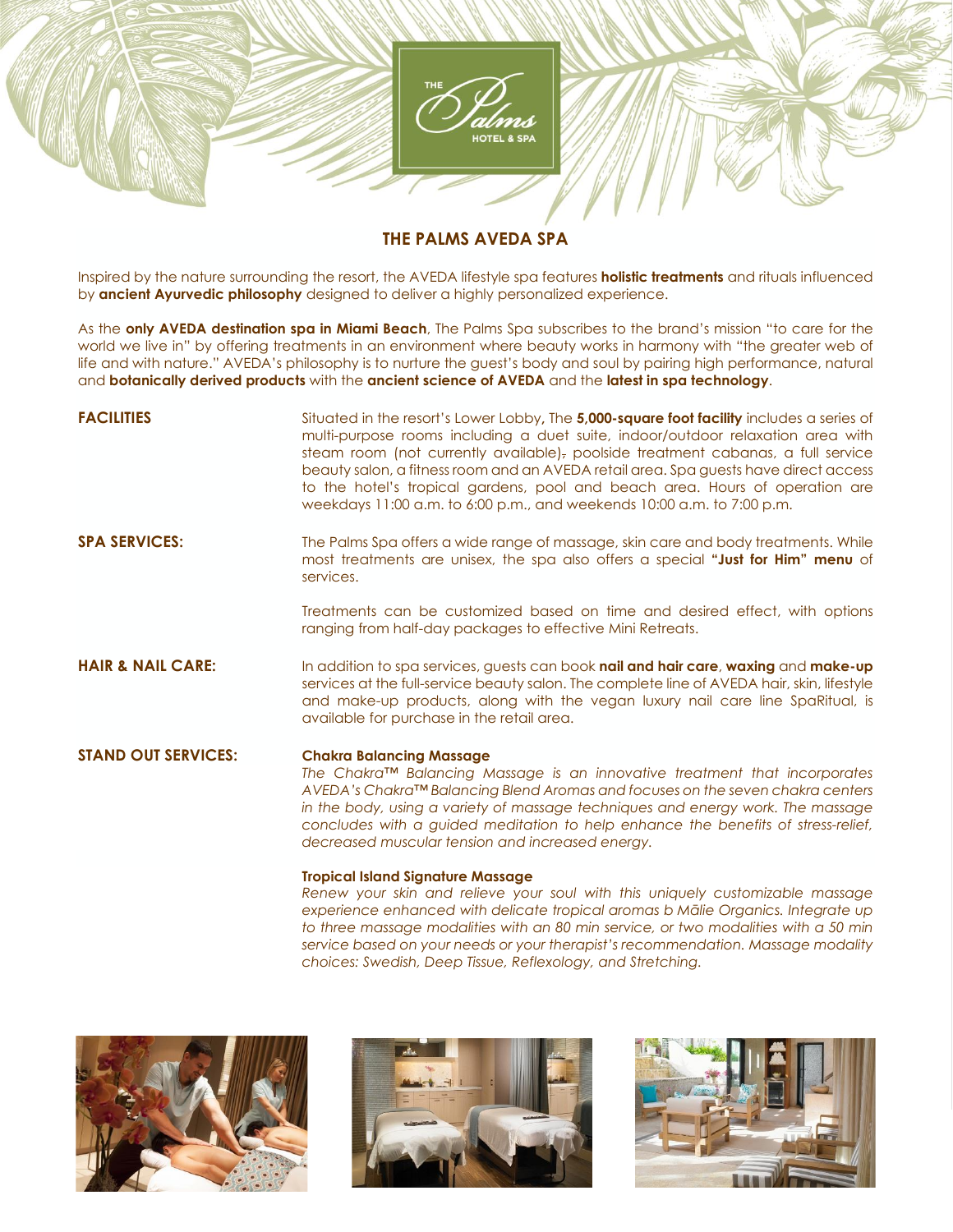

#### **WEDDINGS, MEETINGS & EVENTS**

The Palms' laid-back sophistication and **boutique-style exclusivity** allows the resort to create inspired meetings and affairs of all sizes and kinds. With over **8,000 square feet** of meeting and event space, **two ballrooms** and a **total of nine meeting rooms**, The Palms is large enough to accommodate all types of groups, from conferences to incentive groups and production teams, yet small enough to provide personalized service, exclusivity and authenticity.

**STAND-OUT ELEMENTS: OUTDOOR SPACE:** The covered **Veranda Terrace**, restaurant terraces and garden areas can be utilized as **beautiful outside function space** for events and meetings of all sizes. The property also features an expansive **Grand Tiki**, which is the perfect location for al-fresco breakfasts or brunches, cocktail receptions or elegant dinner functions.

> **NATURAL CUISINE:** The Palms Hotel & Spa provides customizable **restaurant-grade catering** menus in line with the resort's dedication to fresh **flavors** and **locallysourced** ingredients.

> **LOBBY SPACE:** In addition to nine meeting rooms and two naturally-lit ballrooms, the resort offers 3,000 square feet of lobby space, ideal for exhibits.

> **GREEN MEETINGS:** The Palms Hotel & Spa is Florida Green Lodging Certified (3 Palms) and is currently in the process of becoming **Green Globe** certified,

**HYBRID MEETINGS:** State-of-the-art hybrid meeting solutions to make all meeting attendees feel like they are on property through an expert A/V Team which can customize all types of conferencing services in-doors or in one of the many beautiful outdoor areas.

**WEDDINGS:** Offering a variety of **indoor and outdoor event space**, The Palms Hotel & Spa specializes in carefully orchestrated celebrations designed to capture a couple's personal taste. The Palms' dedicated team offers **personalized service**, **natural gourmet cuisine,** access to **top-notch preferred vendors** and laid-back **sophistication** in an unparalleled **beachfront** setting.

**CEREMONY & RECEPTION:** The Palms Hotel & Spa offers numerous picturesque ceremony locations from the resort's **colonial-style wedding Gazebo** to an extraordinary beachfront wedding (subject to permitting by the City of Miami Beach).

> The resort features an exceptional choice of **reception venues** from intimate affairs to large receptions of **up to 250 people**. Indoor and outdoor spaces include **the Queen and Royal Palm ballrooms, Veranda Terrace, Grand Tiki, and South Lawn.**

**DESTINATION WEDDINGS:** The Palms specializes in destination wedding planning and can assist with coordination of all aspects of an unforgettable wedding weekend, from a tropical poolside barbecue to spa services and a morning-after brunch.